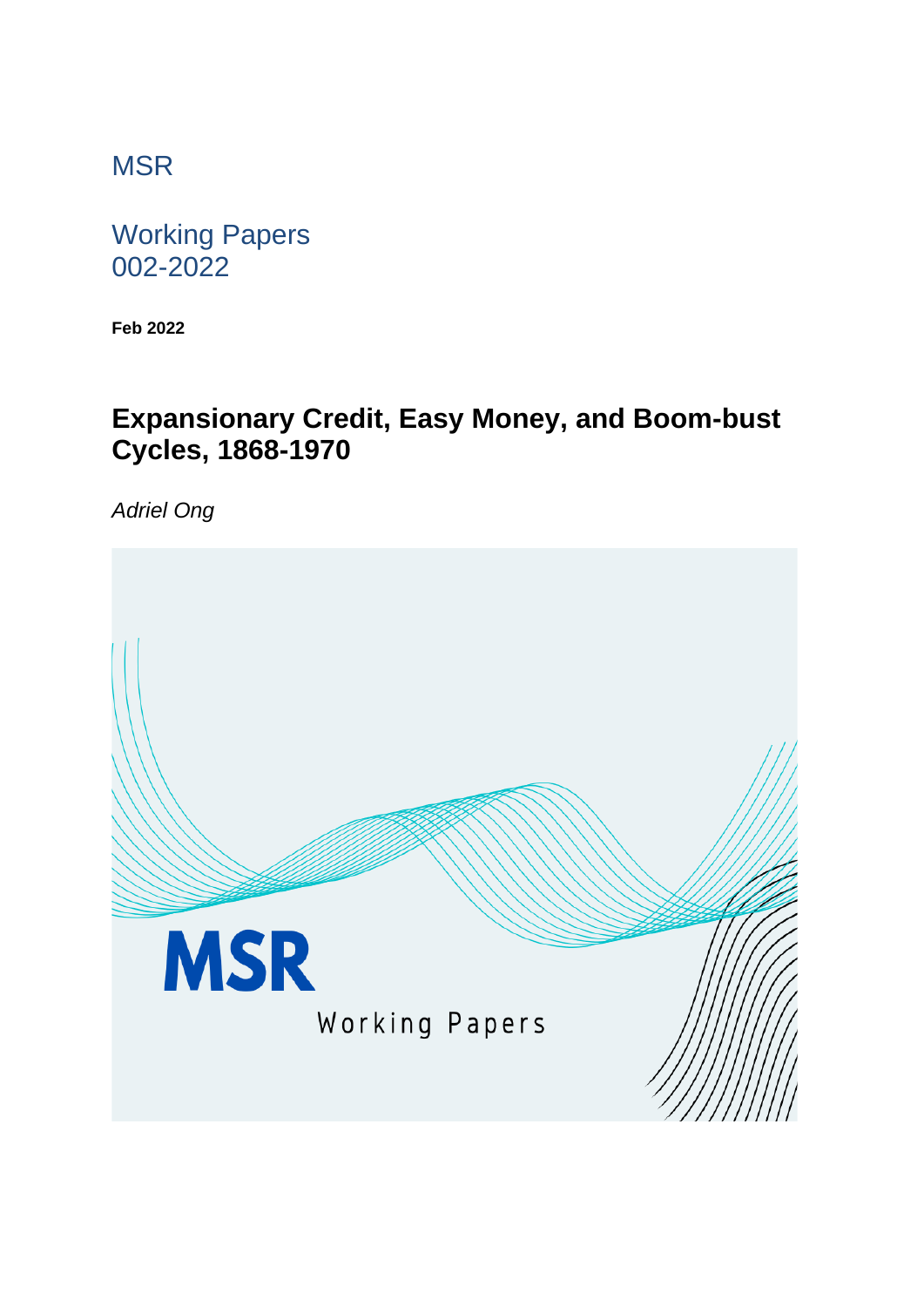Publisher and Distributor

M&S Research Hub institute Carlo Mierendorff Str. 43, 34132 Kassel, Germany Telephone +49 (0)56149941680, Email: [info@ms-researchhub.com,](mailto:info@ms-researchhub.com) Web: [www.ms-researchhub.com](http://www.ms-researchhub.com/)

Copyright © M&S Research Hub 2018-2022

All rights reserved.

No part of this publication may be reproduced in any form or by any electronic or mechanical means, without a written permission from the publisher.

The findings, interpretations and conclusions expressed in this publication are entirely those of the author(s).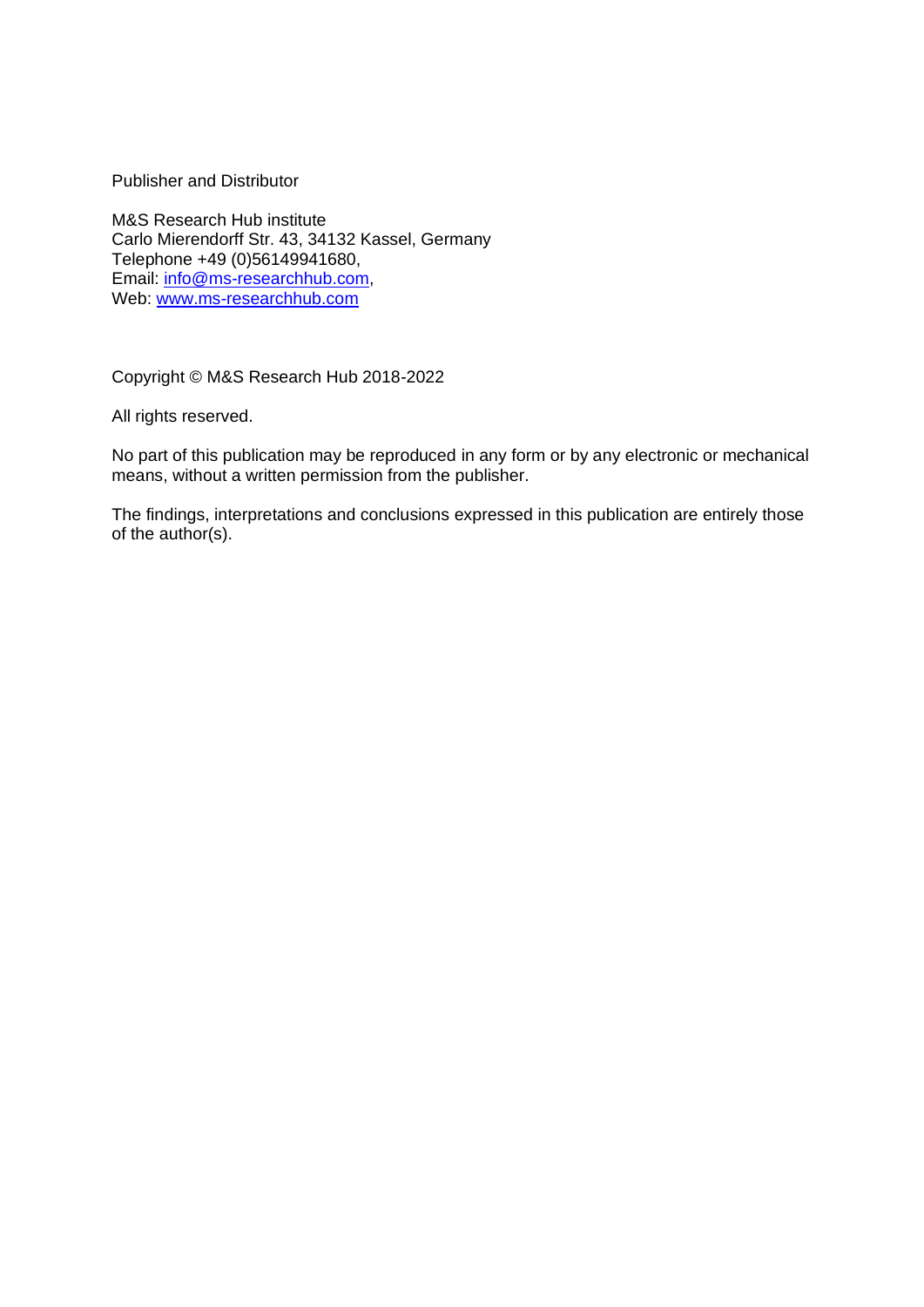# Expansionary Credit, Easy Money, and Boombust Cycles, 1868-1970

Causality Analysis with Impulse Response

## Adriel Ong

### April 12, 2021

We perform causality analyses using Vector Autoregression and Impulse Response on M2 monetary policy (M2) and real Gross Domestic Product (RGDP) time se-ries spanning a century. We measure whether heterodox views on expansionary credit and business cycles hold merit. Contrary to canonical views, we nd that expansionary M2 creates an initial positive impulse response in RGDP, followed by a sharp decline. This study contributes to Cliometric literature by using standard time series analytic tools on historical data spanning far longer than most analyses, tackling a question oft-ignored.

JEL Classification:

## 1. Introduction

Two competing views on the Great Depression's causes hold prime attention. One view, called the Keynesian view after John Maynard Keynes, claims that lower demand lead to a general glut. Keynesian thinking led to current policy practices of government spending to boost em-ployment. This new practice did away with old views on Say's law and changes in price serving to rapidly equilibriate the market. The other view, called Monetarist, claims that monetary contraction caused nancial institutions to crumble. De ation followed, causing the economy to contract in turn.

Outside these views lie certain heterodox positions. We focus on one, namely the Austrian view. Expansionary credit and easy money take the blame here, as economic gures get distorted by in ation. Businessmen who rely on interest rates and other gures misallocate their resources, and these malinvestments build up over time until a bust happens. Recessions occur as a correction to let prices properly adjust to consumer preferences.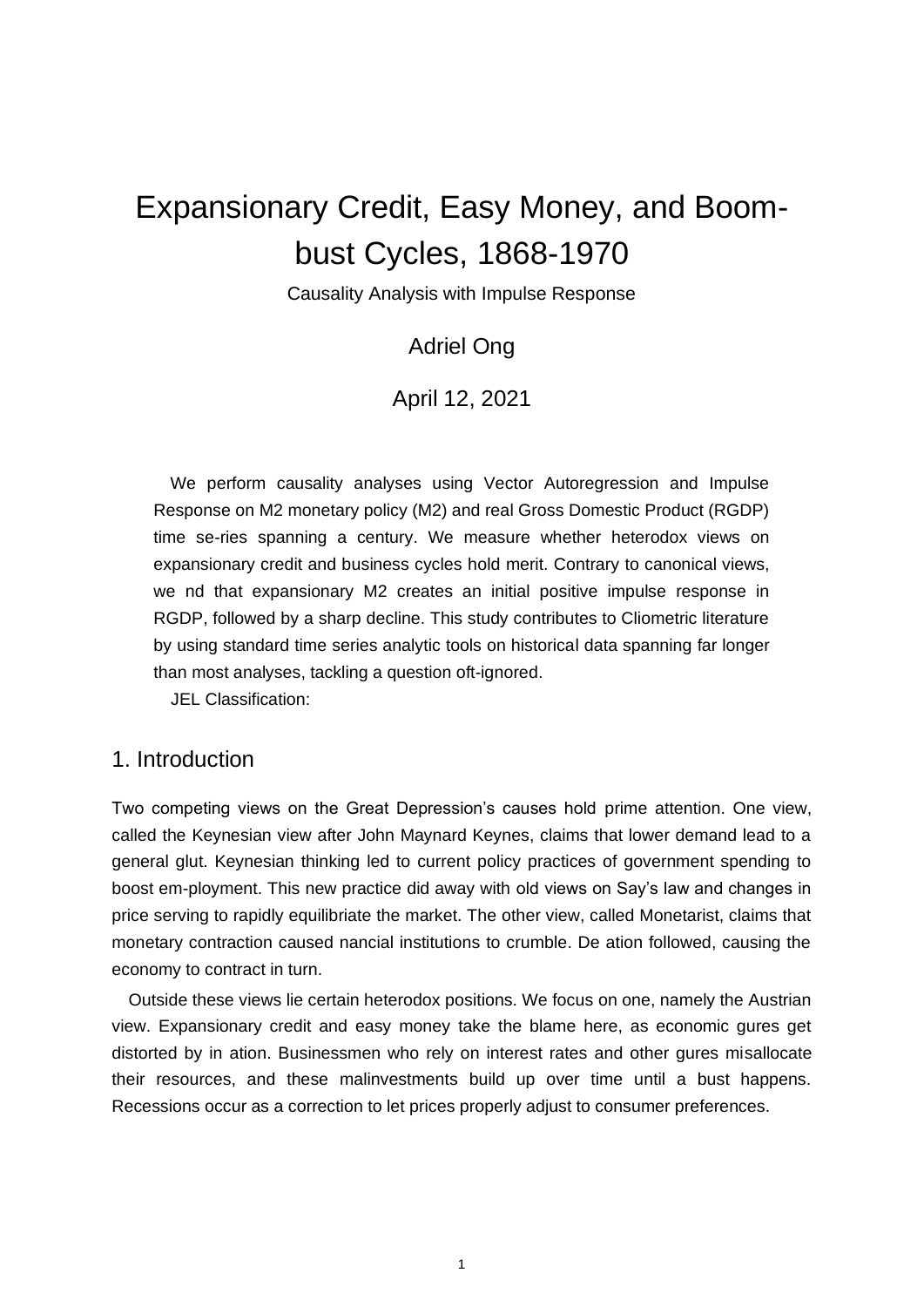## 2. Literature Review

#### 2.1. The Great Depression

Two pieces of literature give main points for canonical views. Keynes (1932) attributes the Great Depression to a general fall in demand. He notes that the money value of all goods had fallen, despite labor still working on lower wages. He notes that that panic selling only caused assets to devalue further, and liquidity has taken too much clout. Indeed, his earlier work Keynes (1923) cites that while prices may equilibriate in the long run, government action could bring back prices to equilibrium much faster. Keynes's ideas helped enthrone increased demand as policy to prevent another depression.

Meanwhile, Friedman and Schwartz (2008) in A Monetary History of the United States discuss the role of money in the Great Depression. They begin discussion with a similar event a century before, during a domestic monetary crisis over the Second Bank of the United States. This crisis caused one-fourth of all banks to shut down, with the money suply falling by a third. Initial government response to the Great Depression's onset echoed earlier e orts: new mon-etary institutions, expanded specie distributor powers. The onset, however, broke con dence in monetary policy. Friedman and Schwarz, however, point the blame to the Federal Reserve's passivity in crisis. In 1931, money income had already decreased to pre-1917 levels, with real income following suit two years later. Two decades of economic gain reversed in four years. What fell faster than both, however, was money stock. From 1929 to 1933, the money stock fell at ten percent per year. Money velocity, which price was proportional to, followed suit by one-third in total for those four years. Men and machines would sit idle as prices decreased, causing the crash. Friedman and Schwarz would be in uential in stopping 1970s stag ation, promoting Monetarism in contrast to Keynesianism.

#### 2.2. Expansionary Credit

Sennholz (1988) summarizes heterodox views using historical antecedents. Economic busts through American history, he notices, always followed a period of expansionary credit. The initial boom brought by easy lending and credit would precipitate maladjustments and poor investments from misleading interest rates. Sennholz notes this pattern from the earliest Amer-ican bust, in 1819{1820, all the way to the Great Depression. While Friedman and Schwarz note that the Federal Reserve undertook monetary contraction, Sennholz points to the reality of lagged e ects|throughout the 1920s, the Federal Reserve recklessly expanded credit and money. In 1924{1925, four billion dollars were printed. This policy would continue until 1929, when the Wall Street Crash happened. In the meantime, this period of reckless expansion gave false signals to entrepreuners who would act on them. Black Tuesday only publicized what many had known by then|conditions were not what they seemed.

Rothbard (1972) goes further and counters Keynes's claims. While the latter prioritizes investment over savings to prevent another glut, Rothbard notes that both are determined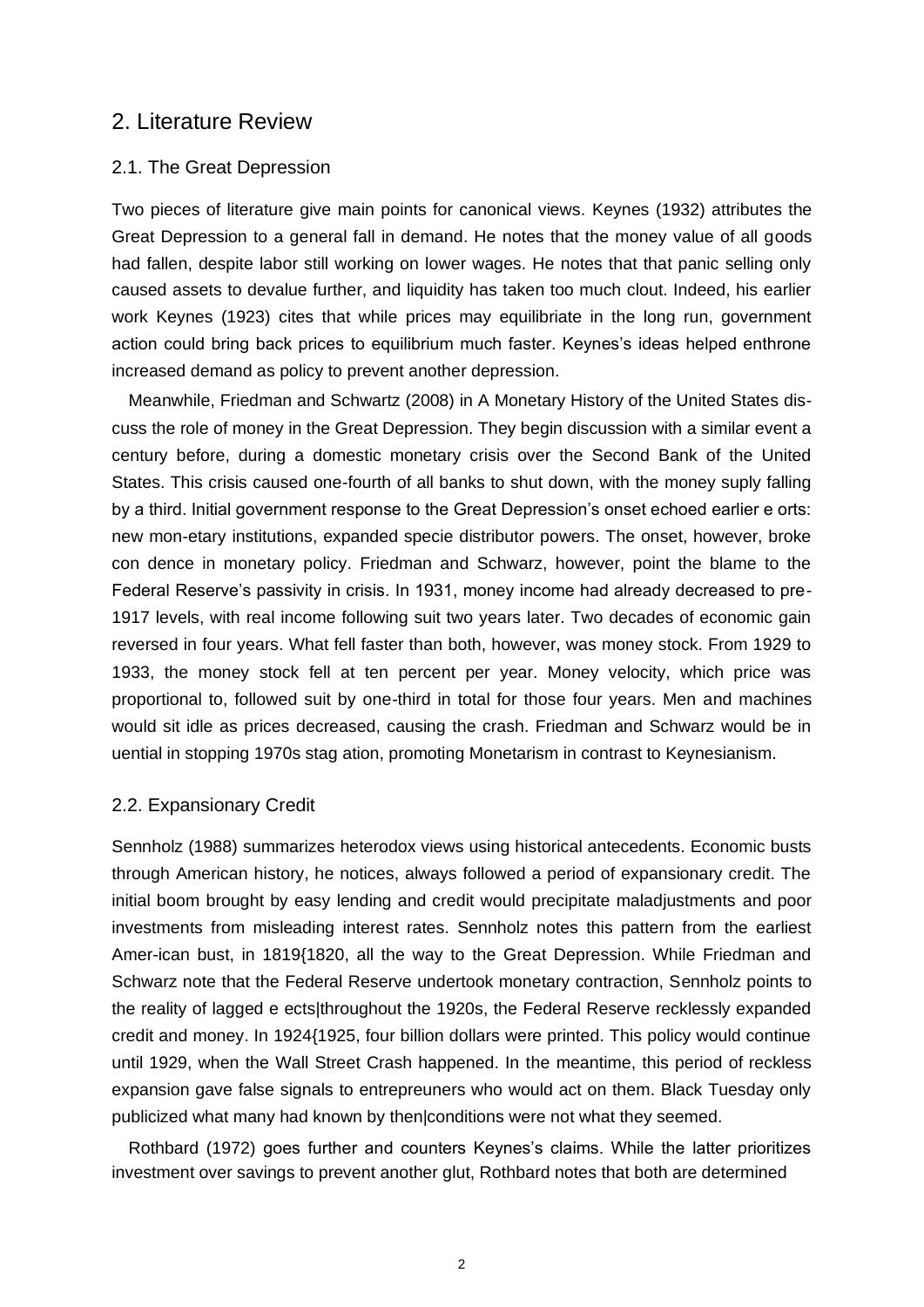only by individual time preference and intertemporal discounting. Rothbard also dispenses of Keynes's claim that lower wages would fail in easing unemployment. He notes that during recessions, real wages would actually increase as prices would fall. He notes that Keynes confuses wage rates with income, and falling wage rates would decrease unemployment if laborers were willing to bear with temporarily lower wages. Rothbard then notes that far from laissez-faire, the government's rst actions were wildly interventionist, only prolonging the slump.

In another work, Rothbard (2009) proposes that government intervention through central banking and credit expansion alone cause recessions, and the business cycle would be more stable if left alone. Otherwise, easy money causes businesses to happily borrow at low interest rates, the latter misleading them. This easy money causes complacency in saving, increasing time preference and encouraging spending. A recession occurs since no one has saved for a rainy day. The Keynesian method of countercyclical spending is a solution to a false problem, since Rothbard notes that credit expansion alone causes this need.

#### 3. Methods and Data

#### 3.1. Data

Our data for M2 money supply comes from the American Bureau of the Census (of the Census, 1975), which published historical statistics from the 19th century to then present times. Rel-evant values range from 1868 to 1970. Our data for RGDP comes from the Maddison Center (Maddison, 2006). We took the added real GDP for each year from 1868 to 1970, ensuring stationarity. These long-term datasets provide enough information to analyze causal e ects.

#### 3.2. Lagged Effects

We base our methods' exposition on Hamilton (2020). Since the Austrian view contends that credit expansion would not be felt until later, econometric methods concerning lagged e ects t this problem perfectly. We utilize a second-order two-equation Vector Autoregression, or a VAR(2) model, to determine what effects each lag of our time series have:

$$
\vec{y}_t = \begin{bmatrix} y_{1,t} \\ y_{2,t} \end{bmatrix} = \sum_{p=1}^2 \vec{A} \vec{y}_{t-p} + \vec{\varepsilon} = \sum_{p=1}^2 \begin{bmatrix} a_{1,1} & a_{1,2} \\ a_{2,1} & a_{2,2} \end{bmatrix} \begin{bmatrix} y_{1,t-p} \\ y_{2,t-p} \end{bmatrix} + \begin{bmatrix} \varepsilon_{1,t} \\ \varepsilon_{2,t} \end{bmatrix}
$$
 (1

We justify our use of order  $p = 2$  with the Aikake Information Criterion, which determines goodness of t relative to other lags.

#### 3.3. Impulse Responses

Suppose two random variables Y and M over discrete time. For a time period t, we can express  $y_t \in Y$  as a linear function of previous time periods  $y_{\{t-1\}}, y_{\{t-2\}}$  and historical values of  $w_i \in Y$  $W:$ 

$$
y_t = \sum_{p=1}^{2} \phi_1 y_{t-p} + w_t \tag{2}
$$

 $\mathcal{L}$ 

Rewriting this equation with matrix notation,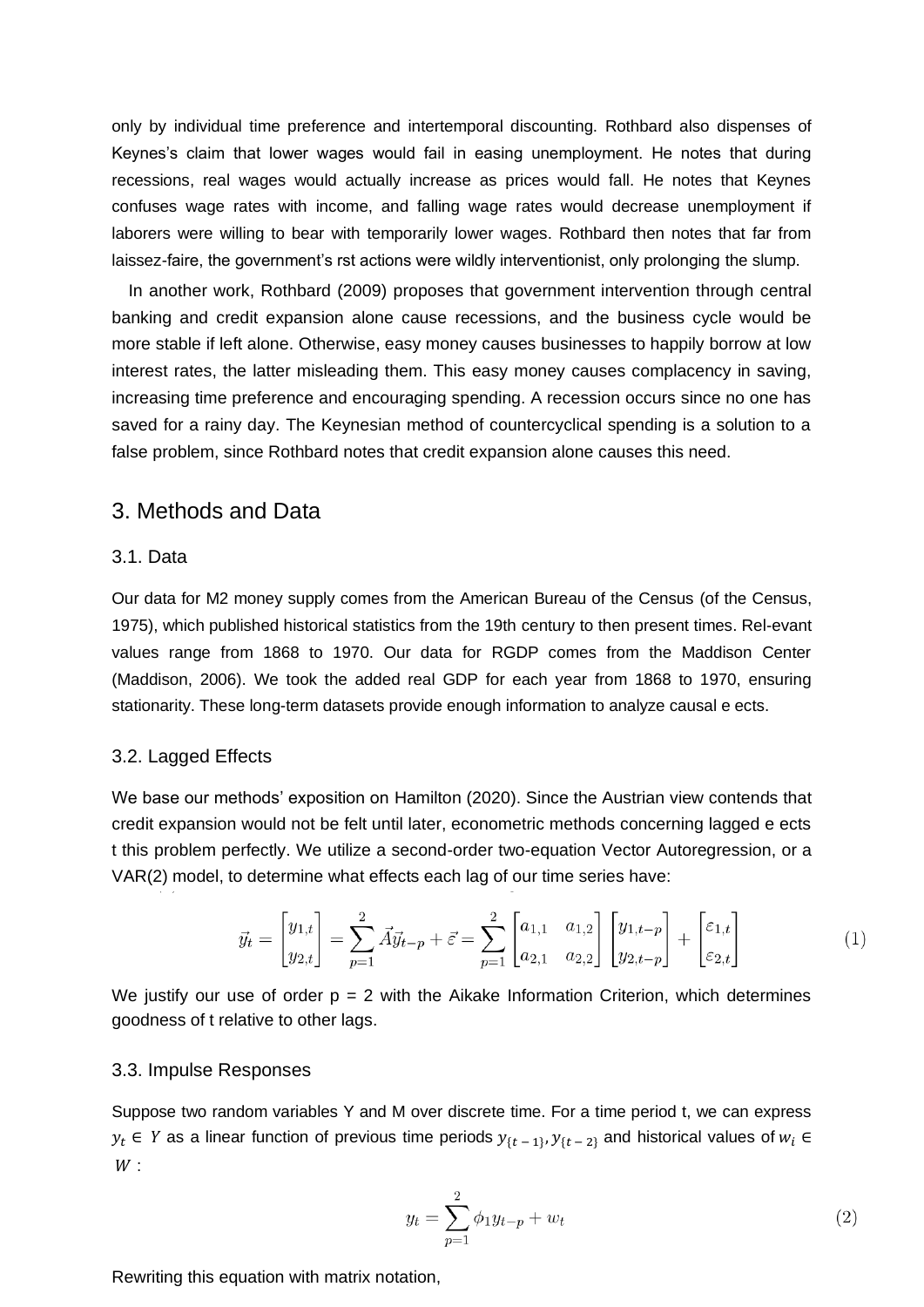$$
\begin{bmatrix} y_t \\ y_{t-1} \end{bmatrix} = \begin{bmatrix} \phi_1 & \phi_2 \\ 1 & 0 \end{bmatrix} \begin{bmatrix} y_{t-1} \\ y_{t-2} \end{bmatrix} + \begin{bmatrix} w_t \\ 0 \end{bmatrix}
$$
 (3)

For a one unit increase in  $w_t$ , we get our impulse response

$$
\frac{\partial y_{t+j}}{\partial w_t} = \phi_1^j + \phi_2^{j-1}.\tag{4}
$$

This value allows us to gauge the effect of a shock in one variable on another. In our case, impulse responses allow a neat analysis of how credit expansion would affect RGDP.

#### 4. Results



Figure 1: Impulse response for annual RGDP change

All relevant estimates in our appendix. We see in our VAR estimate that M2 remained relatively unresponsive to both itself and to RGDP. The latter variable had a small, short-lived impulse response on the former. Likewise, M2 had a similar impulse response from itself. The opposite equation is where our real interest lies. RGDP gives an erratic impulse response to M2 percent increases|an initial positve response, followed by a sharp decline. Recovery from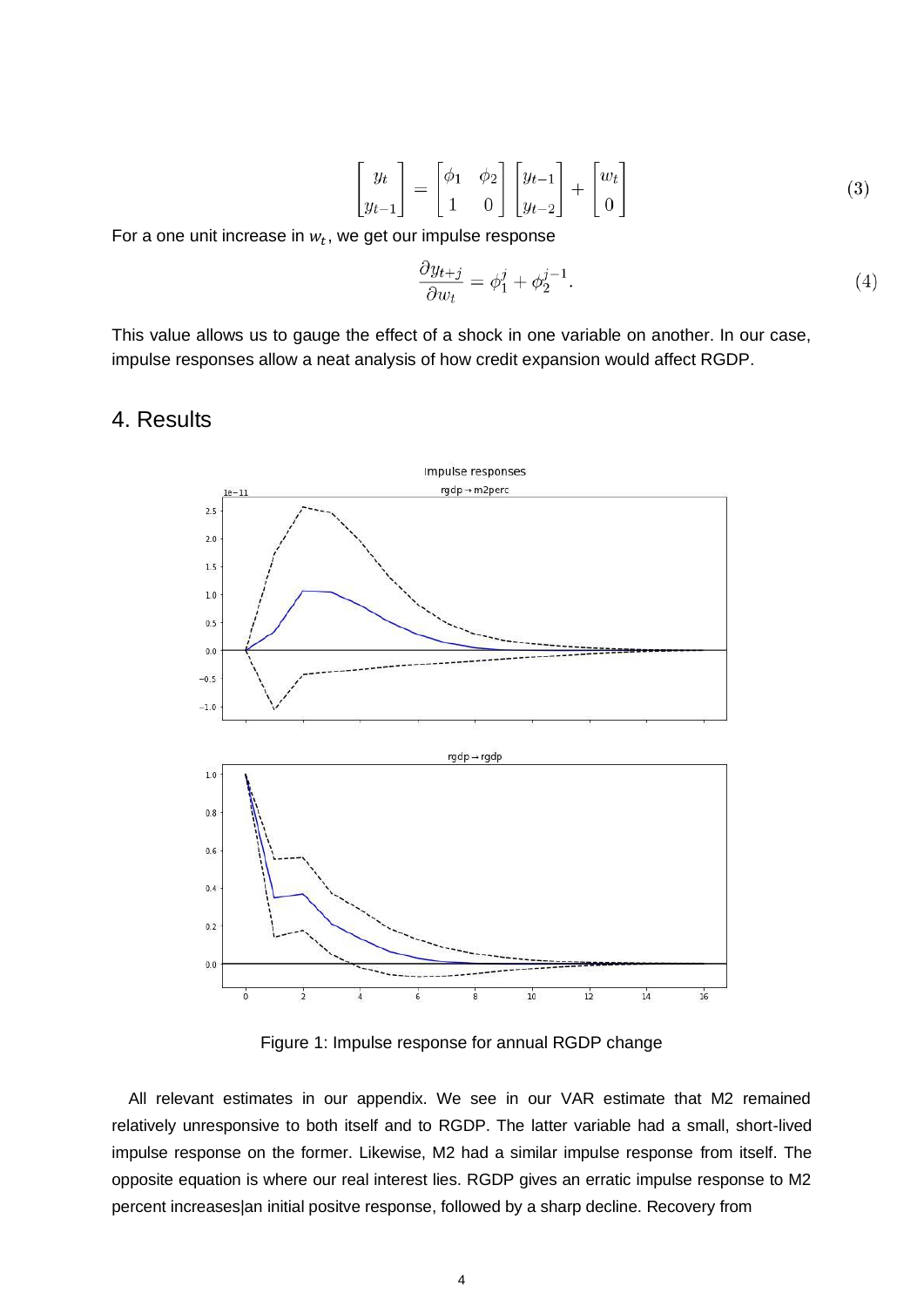

Figure 2: Impulse response for M2 percent increase

this takes up to 15 years, with any gains having been lost. Admittedly, the con dence bounds are wide. However, even in the best case scenario, percent increases in the M2 money supply cause a sharp crash from any gain obtained, even dipping below the original RGDP value. Our VAR estimates lend a similar interpretation. The rst lag of M2 percent increases is positive, although statistically insigni cant. The second lag is negative, with high signi cance. This lends credence to Austrian views of the business cycle: credit expansion initally causes a surge in real economic activity. However, malinvestment and misleading information eventually cause a crash. Recessions serve as correction and adjustment periods, with recovery taking long.

#### 5. Final remarks

We nd that percent changes in M2 money supply cause initially positive impulse response from changes in real GDP, but then sharply negative ones afterwards. In our simulation, it took 15 years for a recovery. We note that our ndings used data from a di erent period, without at currency, quantitative easing, or other innovations in monetary policy. Additionally, our ndings concern e ects on changes in real GDP, not direct changes on real GDP itself. Finally, our impulse response graph should not be taken as a literal representation of reality. The 15-year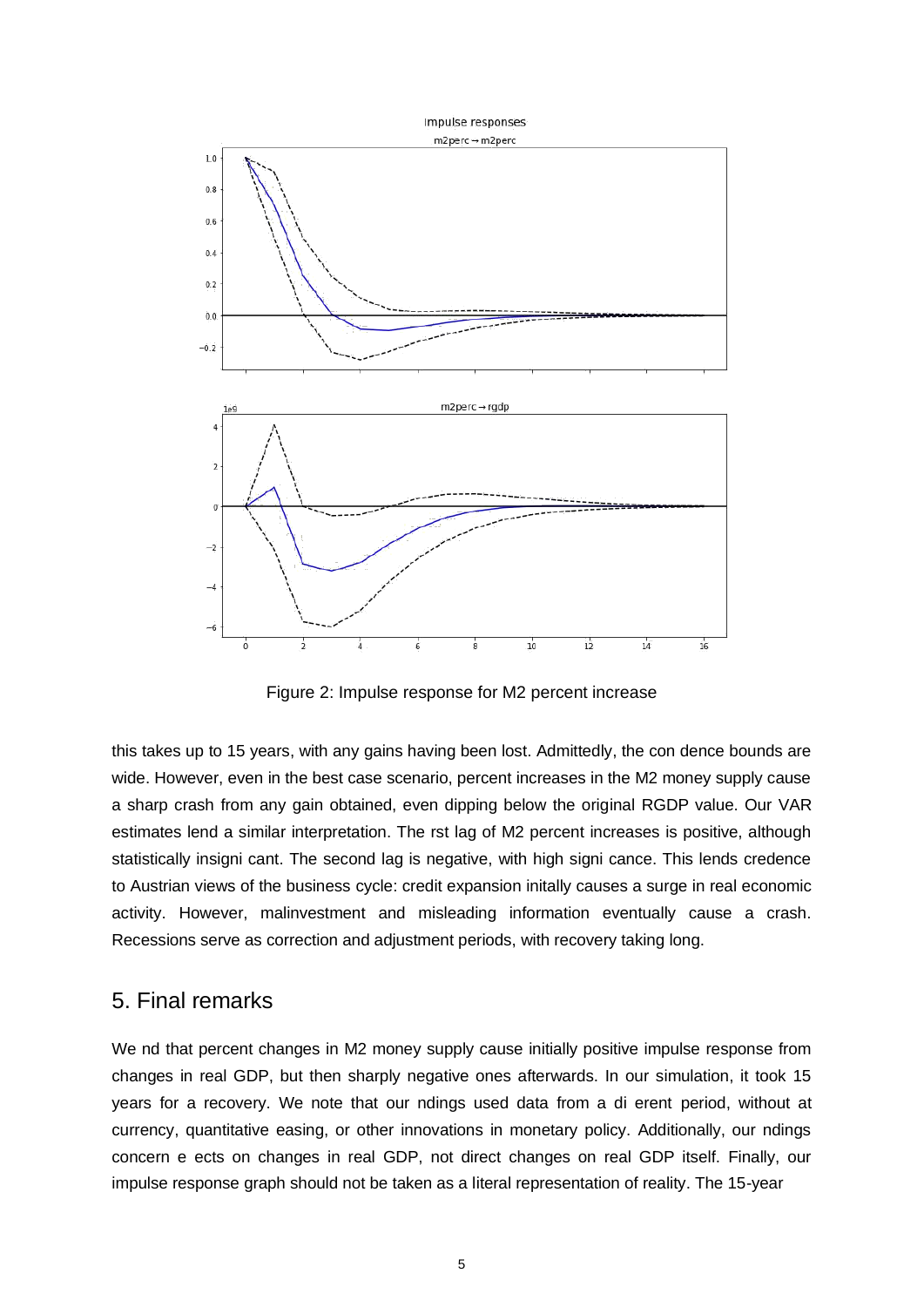recovery time plotted may have been skewed by the Great Depression. However, our analysis serves as a contribution to econometric analysis of monetary history and economic history, with ndings going against common wisdom. Other studies may use more sophisticated models to re ne our results.

# A. Stationarity tests

Since we use time series data, we need to ensure that no unit root exists to prevent spurious regressions. Our results show that neither M2 nor rst-di erenced RGDP has no unit root.

| Variable                    | p-value  |
|-----------------------------|----------|
| M2 percent change           | 1.59e-06 |
| RGDP Annual Change 9.47e-08 |          |

| Table 1: Augmented Dickey-Fuller tests for Stationarity. |  |
|----------------------------------------------------------|--|
|                                                          |  |

# B. Vector Autoregression

| Equation: Percent change in M2 money supply |               |                        |             |         |  |  |
|---------------------------------------------|---------------|------------------------|-------------|---------|--|--|
| Variable                                    | Coe cient     | <b>Standard Error</b>  | t-statistic | p-value |  |  |
| const                                       | 278.5472e-02  | 741.894e-03            | 3.755       | 0.00    |  |  |
| $M2$ (Lag 1)                                | 698.397e-03   | 106.857e-03            | 6.536       | 0.00    |  |  |
| RGDP (Lag 1)                                | 0.00          | 0.00                   | 0.467       | 0.641   |  |  |
| M <sub>2</sub> (Lag 2)                      | -237.754e-03  | 104.814e-03            | $-2.268$    | 0.023   |  |  |
| RGDP (Lag 2)                                | 0.00          | 0.00                   | 1.006       | 0.315   |  |  |
| Equation: RGDP Annual Change                |               |                        |             |         |  |  |
| Variable                                    | Coe cient     | <b>Standard Error</b>  | t-statistic | p-value |  |  |
| const                                       | 3665.69e+07   | 1107.005e+07           | 3.311       | 0.001   |  |  |
| M <sub>2</sub> (Lag 1)                      | 966.26e+06    | 159.445e+07            | 0.606       | 0.545   |  |  |
| RGDP (Lag 1)                                | 0.347         | 0.1055                 | 3.290       | 0.001   |  |  |
| M <sub>2</sub> (Lag 2)                      | $-3885.3e+06$ | 1563.96e+06            | $-2.484$    | 0.013   |  |  |
| RGDP (Lag 2)                                | 0.2457        | 0.106048               | 2.317       | 0.020   |  |  |
| No. of Equations:                           | $\mathcal{P}$ | BIC:                   | 53.6152     |         |  |  |
| Observations:                               | 101           | HQIC:                  | 53.4611     |         |  |  |
| Log likelihood:                             | $-2971.12$    | FPE:                   | 1.48729e+23 |         |  |  |
| AIC:                                        | 53.3563       | Optimal lag selection: | 2           |         |  |  |

Table 2: Results of the V AR(2) estimation.